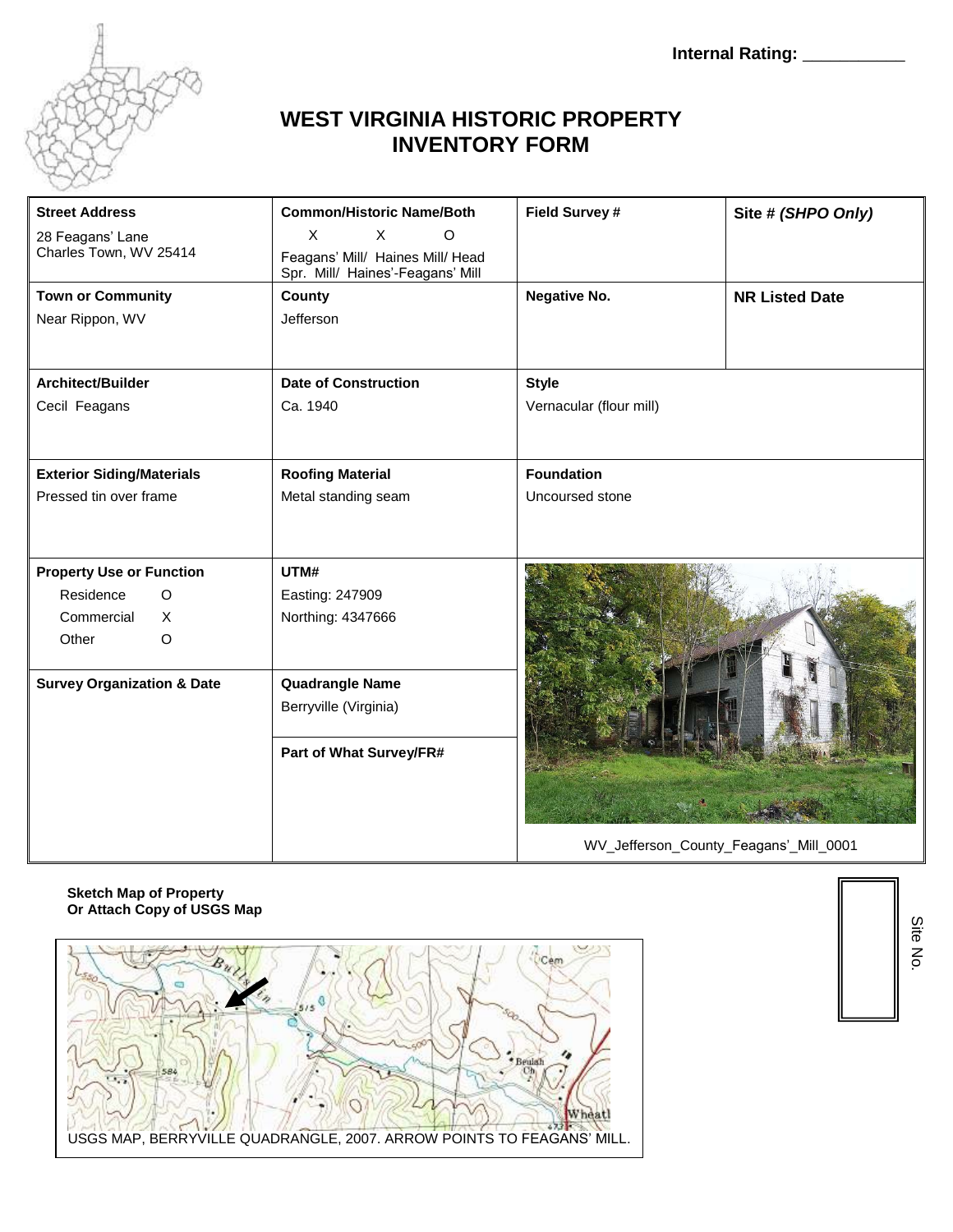| <b>Present Owners</b>                                                                                                                                                                                                                                                                                                                                                                                                                                                                                                                                                                                                                                                                                                                                                     | <b>Owners Mailing Address</b>                 |  |  |
|---------------------------------------------------------------------------------------------------------------------------------------------------------------------------------------------------------------------------------------------------------------------------------------------------------------------------------------------------------------------------------------------------------------------------------------------------------------------------------------------------------------------------------------------------------------------------------------------------------------------------------------------------------------------------------------------------------------------------------------------------------------------------|-----------------------------------------------|--|--|
| Daniel P. Lutz, Jr.                                                                                                                                                                                                                                                                                                                                                                                                                                                                                                                                                                                                                                                                                                                                                       | 175 Wheatland Road<br>Charles Town, WV 25414  |  |  |
| Phone # N/A                                                                                                                                                                                                                                                                                                                                                                                                                                                                                                                                                                                                                                                                                                                                                               |                                               |  |  |
| <b>Describe Setting</b>                                                                                                                                                                                                                                                                                                                                                                                                                                                                                                                                                                                                                                                                                                                                                   |                                               |  |  |
| The 9.7-acre property is on the south side of Bullskin Run, an important watercourse in the 1700s, 1800s, and early 1900s. Raceways<br>from Bullskin Run diverted water to power this and other grist- and saw-mills and at least one woolen mill. No fewer than seven mills<br>were located on Bullskin Run; today only Feagans' survives. The setting remains rural. Farmland surrounds the mill site. Wheatland<br>Road bisects these farms. Except for the paved road and a modern structure across the street, the setting looks much as it probably did<br>in the 1750s. Bullskin Run so appealed to George Washington that he surveyed it and owned several tracts along it.<br>9.7 Acres<br>Unknown: archeology needed<br><b>Archaeological Artifacts Present</b> |                                               |  |  |
| Description of Building or Site (Original and Present)                                                                                                                                                                                                                                                                                                                                                                                                                                                                                                                                                                                                                                                                                                                    | 2<br><b>Stories</b><br>X<br><b>Front Bays</b> |  |  |
| Original: Three mills have stood on the site of present day Feagans. A Mutual Assurance Society policy of 1804 depicts Haines Mill, the<br>first, as a three-story brick structure, 34 feet by 44 feet with a wood roof. The complex included a separate sawmill. That structure<br>General David Hunter damaged in 1864 while destroying crops and mills in the Shenandoah Valley. After the Civil War Silas Feagans<br>repaired the flour mill and sawmill. A deed of 1867 describes the saw mill as "steam powered." That mill burned again in 1883 or 1884,<br>this time completely. The Feagans built a replacement mill. In 1940 this mill also burned to the ground.                                                                                               |                                               |  |  |
| Present: The Feagans rebuilt their mill after the devastating fire of 1940. The present mill, third on the site, is two-and-a-half stories,<br>gable-roofed, wood framed, and clad in pressed plates of sheet tin. In style the structure is vernacular; the Feagans built it as a working<br>mill. It measures 34 feet by 44 feet; its Fitz iron overshot water wheel measures sixteen feet in diameter with a face (a mill term for<br>"buckets" four feet wide. The mill's flume measures 24 inches in diameter.                                                                                                                                                                                                                                                       |                                               |  |  |
|                                                                                                                                                                                                                                                                                                                                                                                                                                                                                                                                                                                                                                                                                                                                                                           | (Use Continuation Sheets)                     |  |  |
| Alterations: Yes. If yes, describe: Except for its deteriorated condition, the structure has not been altered.                                                                                                                                                                                                                                                                                                                                                                                                                                                                                                                                                                                                                                                            |                                               |  |  |
| Additions: Yes. If yes, describe: A single-story, shed-roofed ell has been added to the west. It was a creamery.                                                                                                                                                                                                                                                                                                                                                                                                                                                                                                                                                                                                                                                          |                                               |  |  |
|                                                                                                                                                                                                                                                                                                                                                                                                                                                                                                                                                                                                                                                                                                                                                                           |                                               |  |  |
| Describe All Outbuildings: Although the mill is the focal structure of this request, to the south is a mill operator's house dating to the<br>late 1930s. Another outbuilding is a pig pen.                                                                                                                                                                                                                                                                                                                                                                                                                                                                                                                                                                               |                                               |  |  |
|                                                                                                                                                                                                                                                                                                                                                                                                                                                                                                                                                                                                                                                                                                                                                                           | (Use Continuation Sheets)                     |  |  |
| Statement of Significance: Feagans' Mill is nominated based on two criteria: Criterion A, "historic event or role"; and Criterion D,<br>"probable archeological site". Justification for each of the criterion follows. (Please see Continuation Sheets).                                                                                                                                                                                                                                                                                                                                                                                                                                                                                                                 |                                               |  |  |
|                                                                                                                                                                                                                                                                                                                                                                                                                                                                                                                                                                                                                                                                                                                                                                           | (Use Continuation Sheets)                     |  |  |
| Bibliographical References: Feagans' Mill awaits a monograph. It has been referenced in the Magazine of the Jefferson County<br>Historical Society. This report hopes to further document the mill site and its role in the Lower Shenandoah Valley.                                                                                                                                                                                                                                                                                                                                                                                                                                                                                                                      |                                               |  |  |
| (Please see Continuation Sheets for additional bibliographical references).                                                                                                                                                                                                                                                                                                                                                                                                                                                                                                                                                                                                                                                                                               | (Use Continuation Sheets)                     |  |  |
| Form Prepared By:                                                                                                                                                                                                                                                                                                                                                                                                                                                                                                                                                                                                                                                                                                                                                         | Date:                                         |  |  |
| Name/Organization:                                                                                                                                                                                                                                                                                                                                                                                                                                                                                                                                                                                                                                                                                                                                                        |                                               |  |  |
| Address:                                                                                                                                                                                                                                                                                                                                                                                                                                                                                                                                                                                                                                                                                                                                                                  |                                               |  |  |
| Phone #:                                                                                                                                                                                                                                                                                                                                                                                                                                                                                                                                                                                                                                                                                                                                                                  |                                               |  |  |



West Virginia Division of Culture and History<br>State Historic Preservation Office

This program receives federal funds from the National Park Service. Regulations of the U. S. Department of the Interior prohibit unlawful discrimination in department Federally Assisted Programs on the basis of race, color, national origin, age or handicap. Any person who believes he or she has been discriminated against in any program, activity, or facility operated by a recipient of Federal Assistance should write to: Director, Equal Opportunity Program, U.S. Department of the Interior, National Park Service, P.O. Box 37127, Washington, D.C. 20013-7127.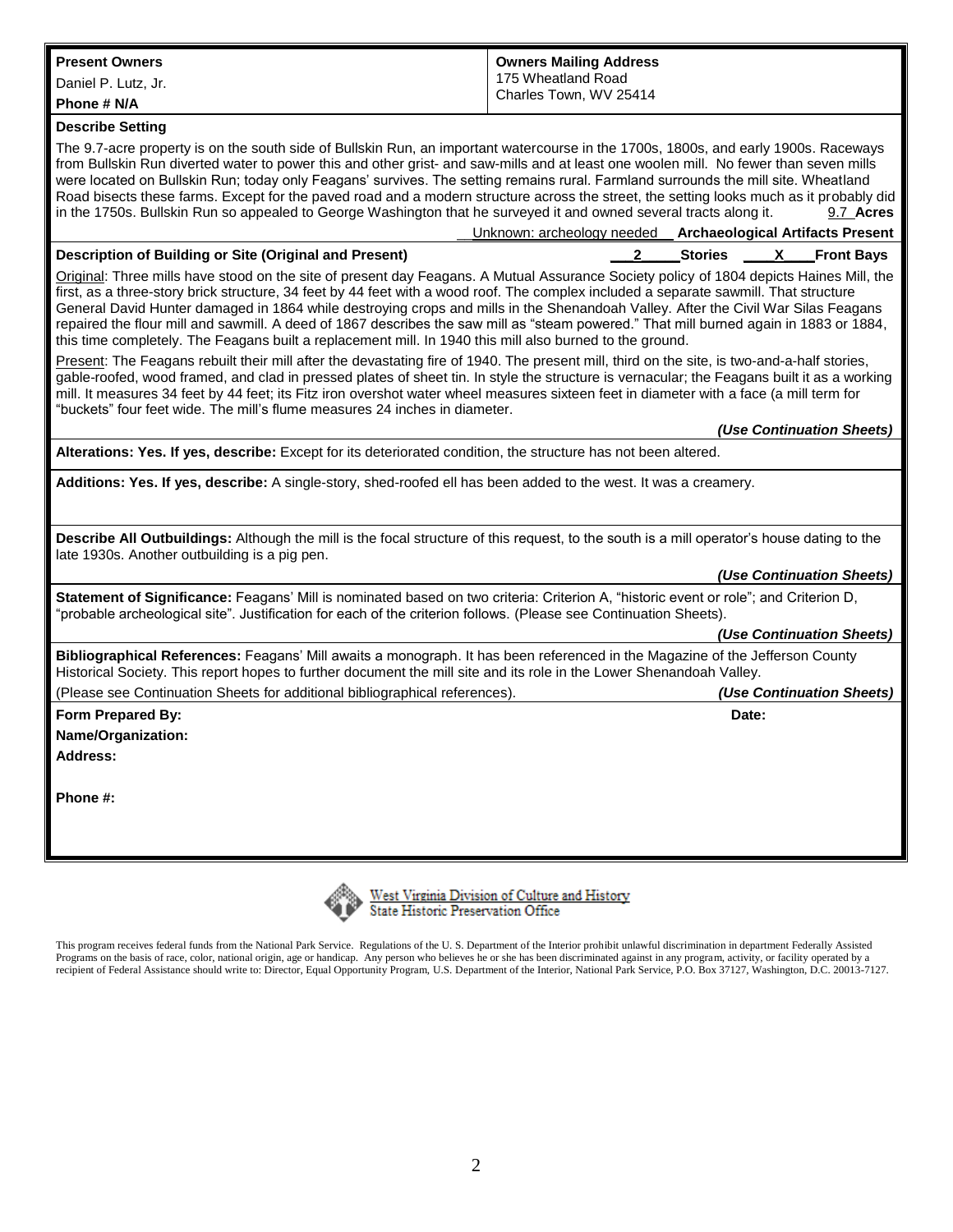# **WEST VIRGINIA HISTORIC PROPERTY FORM CONTINUATION SHEET**

**Name:** Haines Mill/ Feagans' Mill

#### **Sheet A:** Timeline and narrative

Timeline and narrative

- 1734 Orange County, Virginia, is formed from Spotsylvania County.
- 1734 October 3. Benjamin Borden, Andrew Hampton, and David Griffith buy 1122 acres on Bullskin Run from the Colony of Virginia. Sale recorded in Virginia State Library, Land Office Patents, volume 15, pages 328 and 329.<sup>1</sup>
- 1743 Frederick County, Virginia, is formed from Orange County.
- 1745 Abram (1745) and Joshua (1746) Haines arrive in Virginia. Abram applied to affiliate with "Opequon (Quaker) Meeting" on 9 July 1745 from their meeting in New Jersey. Joshua applied in February 1746 from meeting in New Jersey.<sup>2</sup> They lived someplace in the area, probably in the oldest log section of the "Feagans' House". This house still stands and is in need of preservation.
- 1750 Joshua Haines purchases 700+ acres from Benjamin Borden, Jr., of Augusta County, Virginia. This land is believed to have been part of the Bullskin tract.<sup>3</sup>
- 1752 Abraham Haines buys an additional 314 acres of land from Borden, Jr.<sup>4</sup>
- 1754 Joshua Haines dies intestate.<sup>5</sup>
- 1758 Abraham Haines, Sr., dies, leaving a will. Nathan Haines (1754-1825) inherits his father's Virginia lands on reaching age 21 in 1775 or 1776.<sup>6</sup>
- 1772 Berkeley County, Virginia, is formed from Frederick County.
- 1784 Joseph Thompson sells 12 acres plus a 50-acre plot adjacent to "Col. George Washington's line" to Nathan Haines.<sup>7</sup>
- 1786 The Jonathan Clark Notebook cites "Improvements on the Northern Neck," a description of condition of land and structures in the lower Shenandoah Valley. Haines Mill is not mentioned.<sup>8</sup>

http://www.wvgeohistory.org:8888/flexviewers/Land\_Grants/.

 $\overline{a}$ 

 $3$  Robert Brooke Survey Notebook, Thornton Perry Collection (microfilm), Ruth Scarborough Library, Shepherd University, Shepherdstown, WV. Also Patent Book 15, 324 (from Jim Surkamp notes; first cited by Reed and Wallace, 2006, Section 8, 7).

<sup>4</sup> Frederick Co., Va., DB 2, 464; cited from Reed and Wallace, 2006, Section 8, 7.

<sup>&</sup>lt;sup>1</sup> "Benjamin Borden : West Virginia Geohistory / Geoexplorer Project / Land Grant Maps,"

<sup>2</sup> Warren Hofstra, *The Planting of New Virginia* (Baltimore, Md.: Johns Hopkins University Press, 2004), 29; cited from Paula S. Reed, Ph.D. and Edie Wallace, *Nation Register of Historic Places Registration Form for Cool Spring Farm, Bullskin Run, Charles Town, West Virginia.* (Washington, D.C.:U.S. Department of the Interior, National Park Service, 2006), Section 8, 2.

 $<sup>5</sup>$  Frederick Co., Va., Will Book 2, 222; cited from Reed and Wallace, 2006, Section 8, 8.</sup>

 $6$  Daniel Lutz, "History," Feagans' Mill Museum, http://feaganshouse.weebly.com/history.html (accessed June 1, 2015). 7 Ibid.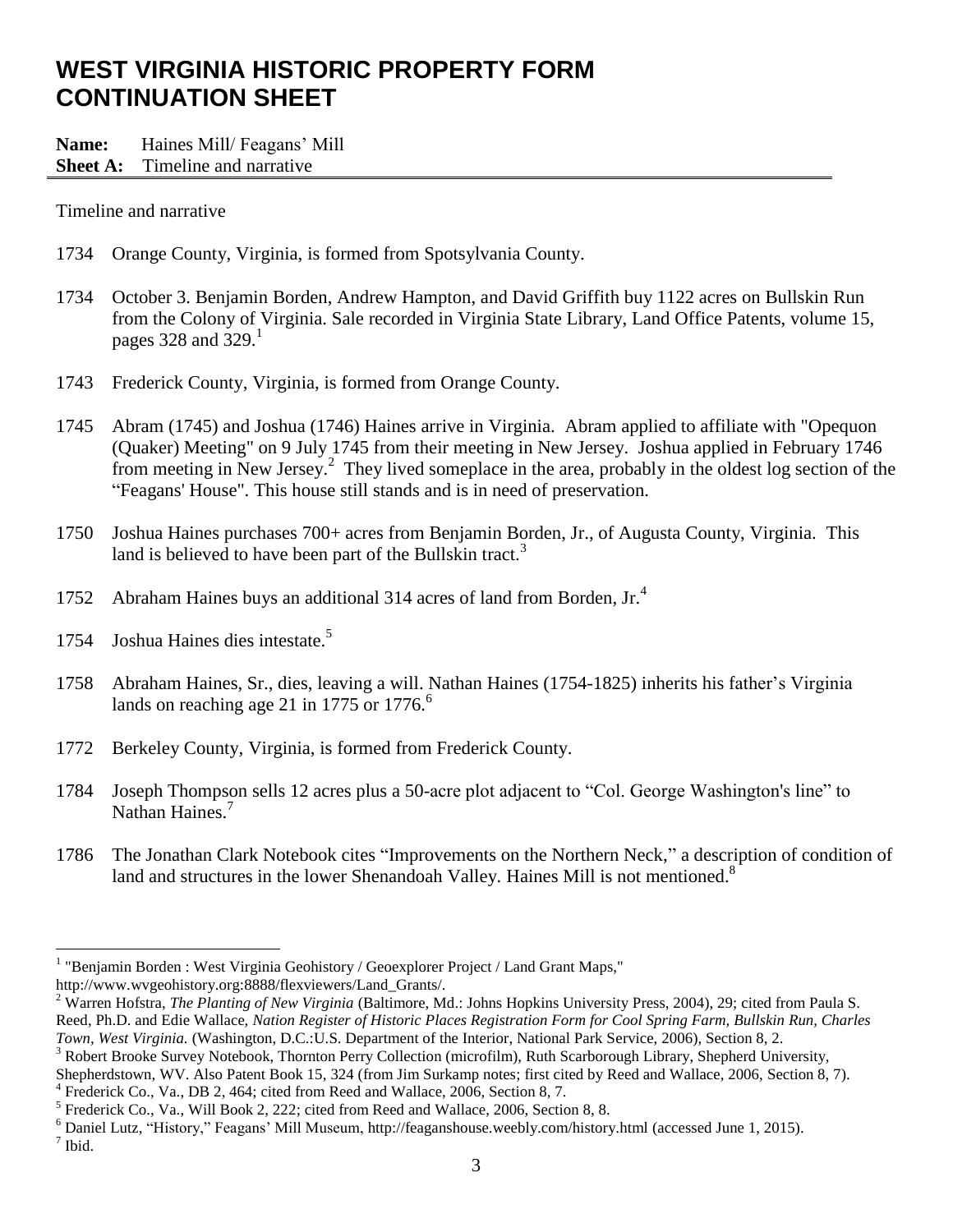- 1795 Oliver Evans (1755-1819) publishes his *Young Mill-wright and Miller's Guide*, a practical treatise on mill design and operation. The book remained in print through several editions, the last in 1860. In his first edition Evans lists no fewer than four property owners in what became Jefferson County in 1801. A Haines was not among them.<sup>9</sup>
- 1797 Nathan Haines purchases 14 acres "on the south side of the Bullskin marsh" originally surveyed for Joist Hite and partners Robert Green, William Duff, and Robert McKay for 90 pounds sterling.<sup>10</sup>
- 1798 The 1798 Federal Direct House Tax lists Nathan Haines living on Bullskin Run in a house valued at  $$1,260$ <sup>11</sup>
- 1801 Jefferson County, Virginia, is formed from Berkeley County.
- 1804 February 9. Nathan Haines applies for an insurance policy from the Mutual Assurance Society of Virginia, located in Richmond. His application describes a "Brick Mill – Three story high – 44 feet by 34. Covered with wood – One water wheel, two pair – Stones with Seating and – Other Machinery." Below is written: "Within 40 feet of a Sawmill."<sup>12</sup> [Figure 5].
- 1805 December 7. Nathan Haines renews his insurance policy with the Mutual Assurance Society. His application depicts a "Brick Merchant mill 3 stories high, 34 by 44 feet, covered with wood." A separate roof covers the waterwheel. A saw mill is 70 feet distant form the mill.<sup>13</sup> [Figure 6].
- 1809 Charles Varlé publishes his map of Berkeley and Jefferson counties. He records three mills on the Bullskin Run, the eastern most being the Grubb Mill (now known as the John Grove Place). Since Haines descendants married Grubb sisters, the Haines family came to have an interest in this mill as well. The middle mill was the Alexander Straith fulling (woolen) mill, later Jobe's and Porter's Mill. To the west was the Haines Mill complex of grist mill and saw mill.<sup>14</sup> [Figure 7].
- 1852 Samuel Howell Brown, county surveyor, publishes a map of Jefferson County. Brown identifies the property as a "G.M." (grist mill) occupied by "Dan'l Haines." [Figure 8].
- 1864 According to tradition, Union General David Hunter orders the Haines Mill burned. The resulting damage, if any, could not have been severe. Three years later the property sells as described below.
- 1867 November 1. Nathan Walker and Jane Walker, husband and wife, grant to Edward B. Haines and Silas H. Feagans:

Their rights, title interest  $\&$  estate both legal and equitable in [illeg.] to the property Situate at the Bullskin Run in said County of Jefferson usually called & Recorded as the "Haines Mill" property & consisting of about Ten

<sup>8</sup> Peggy Shomo Joyner, "Jonathan Clark Notebook," in *Abstracts of Virginia's Northern Neck Land Warrants & Surveys, 1697-1784, Hampshire, Berkeley, Loudoun, Fairfax, King George, Westmoreland, Richmond, Northumberland, and Lancaster Counties* (Portsmouth, Va.: New Papyrus Publishing, 1987), 161-85.

<sup>9</sup> Oliver Evans, *The Young Mill-wright and Miller's Guide* (Philadelphia: By the author, 1795), 500-508.

<sup>&</sup>lt;sup>10</sup> Lutz, "History," http://feaganshouse.weebly.com/history.html (accessed June 1, 2015).

<sup>11</sup> Don C. Wood, *1798 House Tax and Slave Tax of Berkeley County, Virginia* (Martinsburg, W. Va.: Berkeley County Historical Society, 2003), 8.

<sup>12</sup> *Mutual Assurance Society, Declaration for Assurance Book* (Richmond: Library of Virginia) On microfilm, Reel 3:27:2320. <sup>13</sup> Ibid., Reel 4:38:890.

<sup>&</sup>lt;sup>14</sup> Charles Varle, "Frederick, Berkeley, and Jefferson Counties in the State of Virginia," (Philadelphia: Charles Varle and Benj. Jones, Engraver, 1809).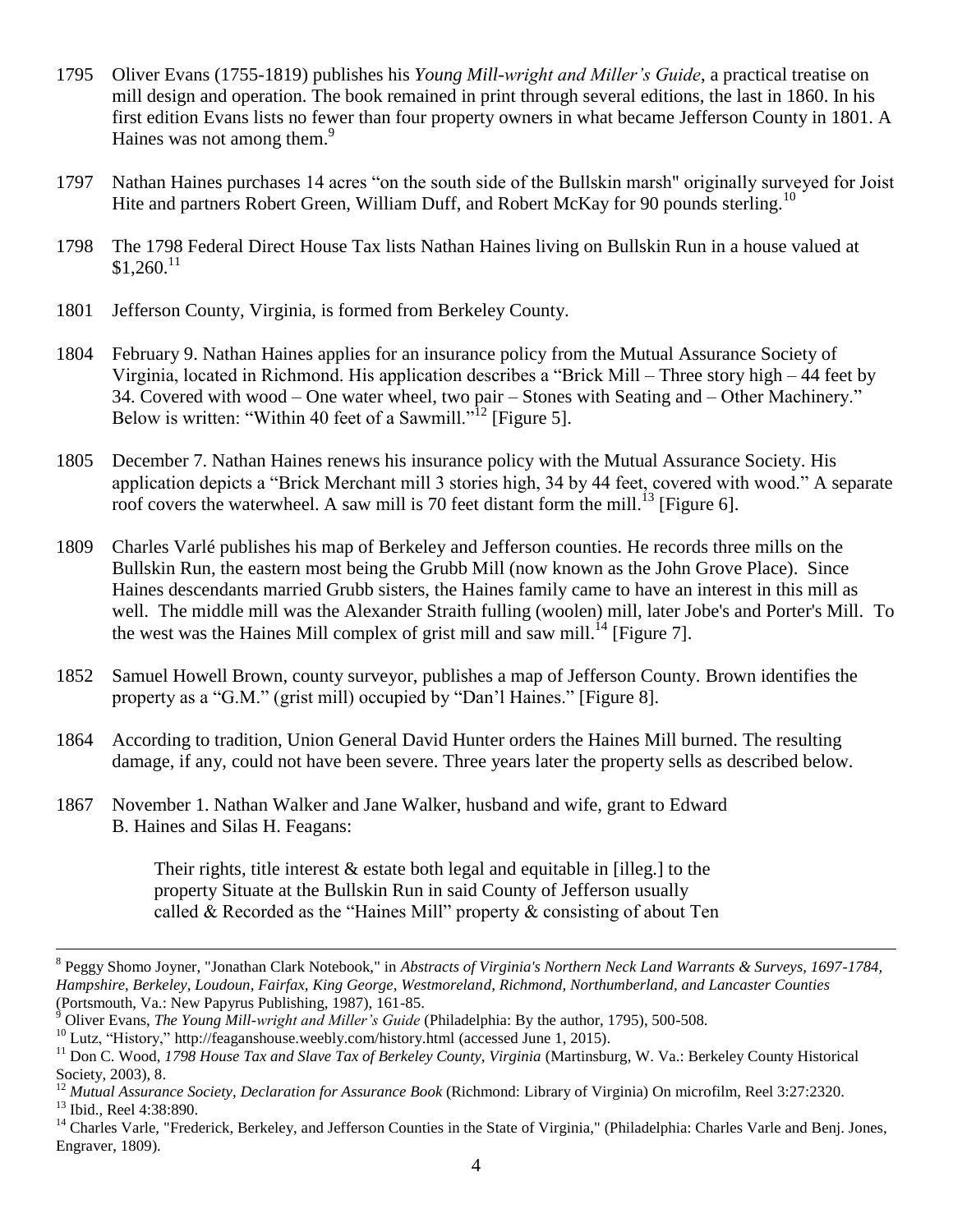Acres of Land, more or less, on which [are] a valuable brick Mill and Saw Mill adjoining the land of D Dovenberger and the said Edward B. Haines…." Jefferson County Deed Book volume 2, page 291 (hereafter in the format "JCDB-2-91").

- 1883 Samuel Howell Brown, county surveyor, publishes an updated map of Jefferson County. Brown identifies the property as "Head Spr. Mill," occupied by "Feagans and Haines." [Figure 9].
- 1884 April 3. A fire at night destroys the mill. The Jefferson County Land Book reduces the appraised value of the Haines and Feagans' Mill by \$2,000 – half the appraised value -- with the entry "Reduced \$2000.00 by fire."
- 1885 September 22. Edward B. Haines grants and sells to Silas Feagans:

the "Haines Mill" property, [as] conveyed to E. B. Haines and Silas H. Feagans by Nathan Walker and Jane, his wife, both of Loudoun County, V<sup>a</sup> and described in Deed dated 1<sup>st</sup> day of November 1867 and recorded 16<sup>th</sup> day of Nov 67 in Deed Book No. 2 folio, 91-92 in the Clerks office of the County of Jefferson  $WV^a$  and consisting of about 15 acres of land, more or less, upon which is a valuable frame mill and frame house, together with Steam saw mill, Engine and Boiler. JCDB-O-223.

- 1891 December 1. Special Commissioners Forrest W. Brown, Joseph Trapnell, and George Baylor convey title of Haines Mill property to Wilder C. Feagans. JCDB-Y-53.
- 1911 Wilder C. Feagans places an order for a Unique sifter to replace a sifter of another make.<sup>15</sup>
- 1919 Wilder C. Feagans installs a Fitz Water Wheel Company I-X-L wheel.<sup>16</sup>
- 1937 October 16. Children of Wilder C. Feagans convey the Haines Mill property to Cecil B. Feagans. No price is cited. JCDB-146-273.
- 1940 January 20. Feagans' Mill burns; Cecil Feagans announces he will rebuild. <sup>17</sup>
- 1943 November 1. Cecil B. Feagans and Sallie A. Feagans, husband and wife, convey the Haines Mill property to Jacob E. Keller. JCDB-159-428. No price is cited.
- 1944 August 1. Jacob E. Keller and his wife, Gladys L. Keller, grant to Charles R. Keller the Haines Mill property and all equipment and machinery. JCDB-162-415. No price is cited.
- 1949 January 26. Charles R. Keller and his wife, Ellen L. Keller, sell the Haines Mill property to Percy Drury for \$9,000. JCDB-175-223.
- 1954 September 3. Percy Drury and his wife, Mary Drury; and Agnes L. Lutz and her husband, Daniel P. Lutz, Sr., convey the Haines Mill property to James R Mason and his wife, Martha Burns Mason. No price is cited. JCDB-202-216.

<sup>&</sup>lt;sup>15</sup> "Robinson Mfg. Co. Sales," *The Operative Miller* 16, no. 6 (June, 1911): 383.

<sup>16</sup> "Recent I-X-L Sales," *The American Miller* 47, no. 5 (May 1, 1919): 447.

<sup>&</sup>lt;sup>17</sup> "Feagan's Mill is Destroyed by Fire on Saturday," *The Farmers Advocate* 56, no. 3 (January 26, 1940): 1-3.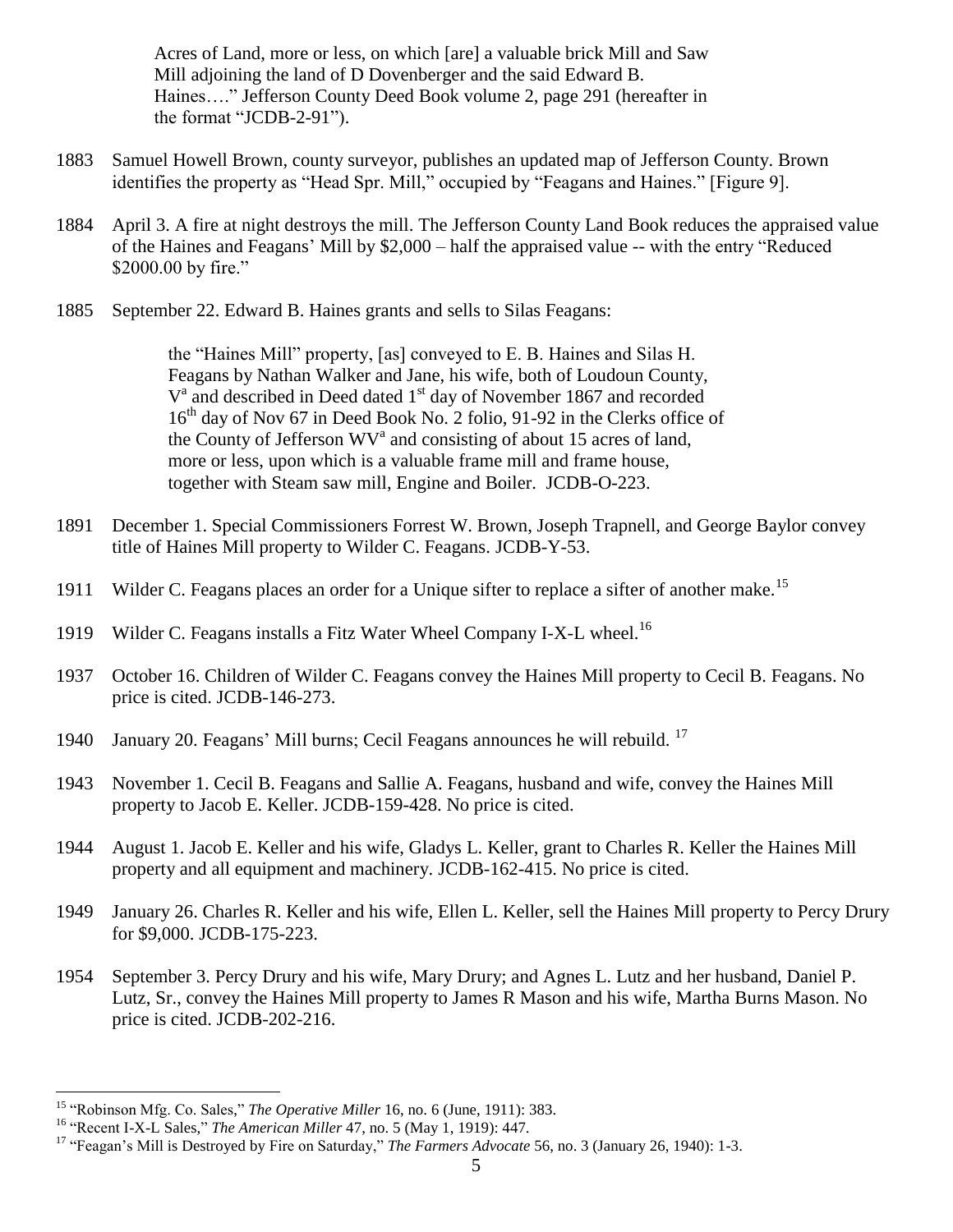- 1993 October 14. Following deaths of Burns and Mason family members and administration of their wills, the 10.7-acre property known as "Haines Mill" conveys to Daniel P. Lutz, Jr., and his sister, Nancy K. Lutz. The property is valued at \$10,000. JCDB-757-730.
- 2009 September 17. Daniel P. Lutz and Nancy Lutz convey a "merger parcel" of 9.7 acres solely to Daniel P. Lutz, Jr., current owner. JCDB-1069-127.
- 2015 Though Daniel P. Lutz, Jr., remains sole property owner, for tax year 2015 the county parcel identification cited is "06 13001300000000," owned by "Daniel P. Lutz, Jr.," and "Nancy K." Legal description for the property is: "Feagan's Home & Mill." Size remains as cited in JCDB-1069-127, 9.7 acres. Mr. Lutz hopes to restore the mill to grind wheat and to demonstrate advantages of his Fitz Water Wheel.

#### **Statement of Significance**

 $\overline{a}$ 

Feagans' Mill is the last of several water-powered mills that operated on the South Fork of Bullskin Run in Jefferson County, West Virginia, prior to 1800. In a 1936 article, "A History of the Bullskin Run," the Jefferson County Historical Society states the mill is one of seven mills on that stream.<sup>18</sup> Of the seven, Feagans' is the only one that still stands, and one of four mill sites in the county. The remnants of three other mill sites exist elsewhere in the county. First is the wheel only of Clipp's Mill (once Benjamin Beeler's Mill) on Evitts Run which was restored a few years ago and is still turning; the second wheel powered Jennings' Mill in Middleway (now called Gibson's Mill, and though overgrown will still turn); the third is Thomas Shepherd's grist mill in Shepherdstown which has been converted into a residence and is non-operational.<sup>19</sup> But Feagans' Mill site is the only one that is complete enough to be restored to full operation. It lies in a largely agricultural area surrounded by historical houses and farms, all of which predate 1880.

Two mills stood on the property, Haines Mill and Feagans' Mill. Haines Mill, built of brick before 1800, burned completely in 1883 or 1884. Haines Mill no longer stands. Feagans' Mill, built of wood in 1884 or 1885, and presently covered with pressed tin plates, remains. It is the principal focus of this nomination. Both mills, Haines and Feagans', contribute to the continuum of agriculture, commerce, and engineering along Bullskin Run in Jefferson County.

CRITERION A. Feagans' Mill is significant under National Register Criterion A for representing a continuum of historical events in the defining sub-categories of agriculture, commerce, and engineering.

Agriculture and commerce. As Paula Reed and Edie Wallace noted in their National Register nomination for the adjoining Cool Spring Farm, for 250 years farms along Bullskin Run in south Berkeley (later Jefferson) County maintained livestock and harvested grains.<sup>20</sup> From the 1760s to the 1880s wheat was a major crop in the lower Shenandoah Valley.<sup>21</sup> Farmers grew wheat for export to Philadelphia, Baltimore, and Alexandria, Virginia. Wheat required milling to remove a grain's hull and expose its germ or flour. To reduce the high cost of overland transport of unmilled grain to distant markets, farmers took their grain to local gristmills. Though still expensive to transport, flour weighed less and occupied less space than the grain from which it was milled.

<sup>18</sup> "The Bullskin Run," *Magazine of the Jefferson County Historical Society* II (1936).

<sup>&</sup>lt;sup>19</sup> With appreciation to Martin Burke who reminded of the Middleway wheel. An illustration of the Middleway wheel is seen in John S. Stealey III, ed., *Between the Shenandoah and the Potomac: Historic Homes of Jefferson County, West Virginia*. (Charles Town, West Virginia: Jefferson County Historical Society, 1990), 110.

<sup>20</sup> Paula S. Reed, Ph.D. and Edie Wallace, *Nation Register of Historic Places Registration Form for Cool Spring Farm, Bullskin Run, Charles Town, West Virginia.* (Washington, D.C.: U.S. Department of the Interior, National Park Service, 2006).

<sup>21</sup>Kenneth E. Koons and Warren R. Hofstra, "The World Wheat Made," in *After the Backcountry: Rural Life in the Great Valley of Virginia, 1800-1900*, ed. Kenneth E. Koons and Warren R. Hofstra (Knoxville: University of Tennessee Press, 2000), xvii-xxix.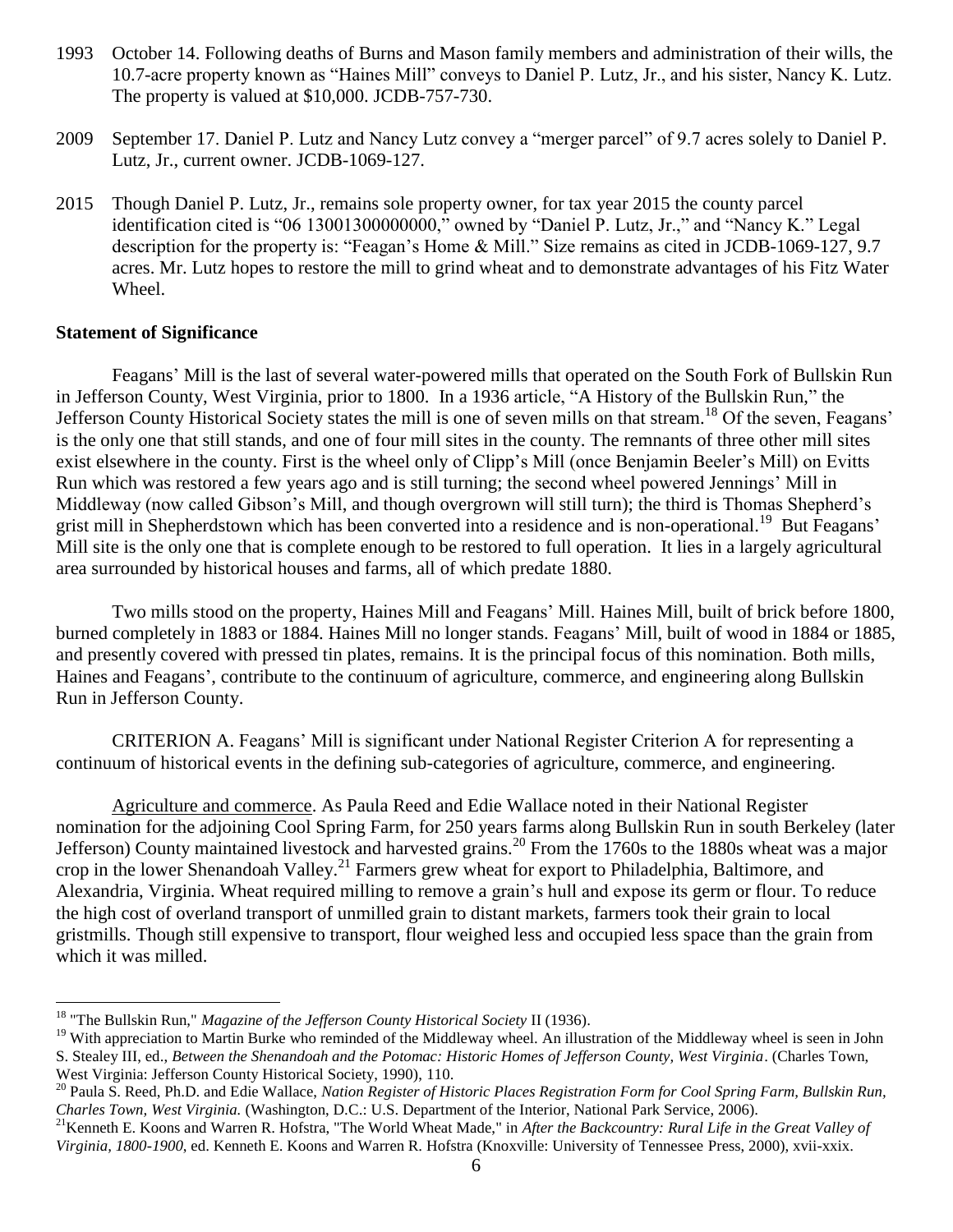Bullskin Run alone supported no fewer than four grist mills. The Haines family, Quaker emigrants from New Jersey in the 1750s, developed one of the earliest. Eventually their mill, made of brick, stood three stories, and measured 44 feet by 34 feet. The Haines also built a sawmill to provide neighbors with badly-needed lumber. Business records do not survive for the Haines Mill, although account records (daybooks) survive for Isaac N. Renner (1831-1900) who operated two other mills on Bullskin Run in the 1870s, 1880s, and 1890s, Bullskin Mills and Wheatland Mills.<sup>22</sup>

According to local lore, in 1864, during the Civil War, General David Hunter (1802-1886) ordered the mill burned, enforcing a scorched earth policy of General Philip Sheridan (1831-1888) to deprive the South of flour for bread, a critical foodstuff during the Civil War. The extent of damage is not documented, but by 1867 Nathan and Jane Walker had rebuilt or repaired the gristmill and sawmill. When sold in 1867 the deed describes "a valuable brick Mill and sawmill." This description does not imply severe damage to the mill or sawmill in 1864 by Hunter and the Union army.

On the night of April 3, 1884, a devastating fire destroyed the brick mill. A local newspaper, the *Spirit of Jefferson* reported:

> The valuable Head Spring Mill of Mssrs. Feagans & Haines, on the Bullskin Run, near the Jefferson Woolen Mill of Mssrs. J. J. Jobe and Co., was destroyed by fire Thursday night last, together with several thousand bushels of wheat, and other stock. Loss probably \$7,000 to \$8,000, upon which there is an insurance of \$3,000, we understand, in the Loudoun Mutual. The gentlemanly and esteemed proprietors have the universal sympathy of the community in their loss. $^{23}$

The property tax record for 1884, recorded in Jefferson County Land Book (1884), documented this damage by devaluing the property by half, or \$2,000, with the entry "Reduced \$2,000 for fire." Nonetheless, two weeks after the fire, the Spirit of Jefferson reported:

> Mssrs. Feagans & Haines, whose flouring mill was recently destroyed, we are pleased to learn have, with considerable enterprise, begun work towards rebuilding at once, and ere long will have a new mill with greatly improved machinery and facilities for turning out the best flour that can be produced.<sup>24</sup>

In 1885, after the fire, Haines sold his share to Feagans. The deed describes "a valuable frame mill and frame house, together with Steam saw mill, Engine and Boiler." Wording in these deeds is critical: The deed for 1867 describes a "brick mill," the deed for 1885 describes a "frame mill." That second mill dates to 1884. Moreover, although the site's historical name is "Haines Mill," the property becomes known as "Feagans' Mill" in deference to its current owners. Silas Feagans continued to mill grain and saw wood.

On January 20, 1940, another fire destroyed the second mill built in 1884.<sup>25</sup> This fire presumably was caused by spontaneous combustion of oily rags. The Feagans rebuild and continue to mill. They will operate their mill through the end of the Depression and to mid World War Two. Wheat from the United States and Canada, ground to flour, fed troops and Allied civilians throughout the world. The mill operated until the late 1940s. Thus, from the Haines family in the 1750s to the Feagans family in the mid 1940s, all owners operated a grist mill, and some a saw mill as well. They sustained regional agriculture and commerce for two centuries.

<sup>22</sup> Isaac N. Renner, *Account Books for Bullskin Mill (1878-84) and Wheatland Mill (1884-92), Charles Tayloe Perry Collection*. (Richmond: Library of Virginia). On microfilm, Reel 42.

<sup>&</sup>lt;sup>23</sup> "Miscellaneous News," Spirit of Jefferson County 19, no. 15, April 8, 1884, 3.

<sup>24</sup> "Miscellaneous News," *Spirit of Jefferson County* 19, no. 17, April 22, 1884, 3.

<sup>25</sup> "Feagans' Mill Is Destroyed by Fire Saturday," *Farmers Advocate* 56, no 3, January 26, 1940, 1.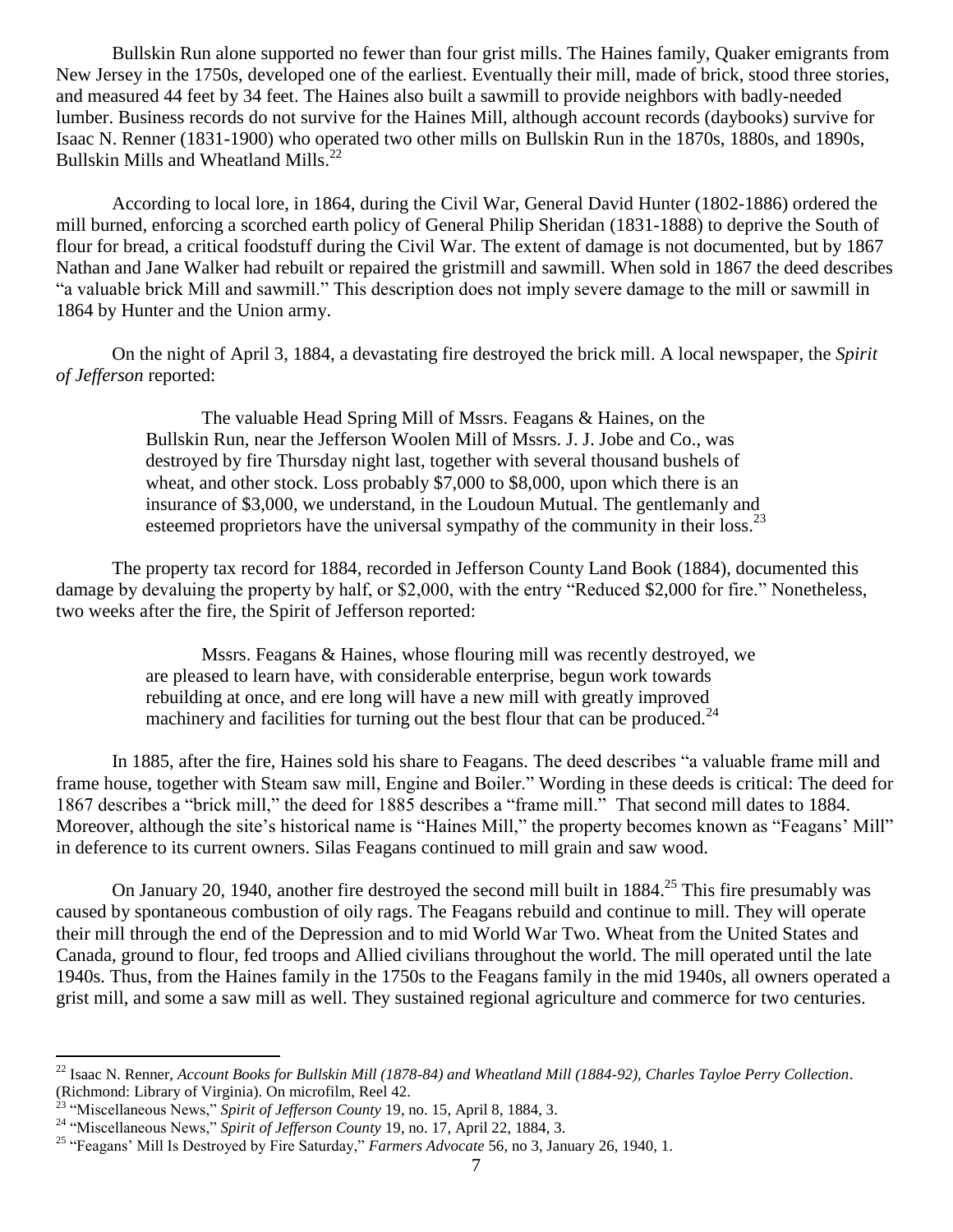Engineering. The National Register defines "engineering" as the "application of scientific principles to design, construct, and operate equipment to serve human needs."

Owners of the property have demonstrated ingenuity from the mid 1700s to the late 1940s. Although Nathan Haines did not subscribe to Oliver Evans's (1755-1819) seminal tract, *Young Mill-Wright and Miller's Assistant* (1795), at least four other (Jefferson) county mill owners did – Robert Rutherford, George Hite, William Darke, and Benjamin Beeler. Other book owners lived nearby in what is now Berkeley County, West Virginia, and Frederick County, Virginia.<sup>26</sup> Evans' cross-section illustrations for mills depict two- and threestory mills using water-powered augurs to raise wheat to the third story, then gravity to force the grain from between horizontal, rotating buhr stones to become flour.

The pre-1883 Haines mill stood three stories and was made of brick. Even lacking a copy of Evans, a gristmill is a complicated structure for any owner to plan, build, operate, and maintain. Evans discusses such engineering topics as machinery and hydraulics; the Haines mill of the 1760s to 1883 reflected the application of these and was an example of sophisticated engineering on America's first frontier. Unfortunately this mill no longer stands. We know its dimensions and construction only from Nathan Haines' application for insurance in 1805 from the Mutual Assurance Society in Richmond. While Haines Mill was an important antecedent to Feagans' Mill, the focus of this nomination is the current mill – Feagans' Mill.

In early 1919 the Feagans installed a new, metal waterwheel. This was a Fitz made by the Fitz Water Wheel Foundry in Martinsburg, Berkeley County, West Virginia. The Fitz Company advertized efficiency as high as 90 percent, especially for its I-X-L wheels. Fitz wheels achieved this efficiency through the use of metal – a material more durable and easier to shape than wood – and the use of a rounded bottom bucket. Fitz did not discover either advance in waterwheel technology: English wheel makers had used metal, and a Scot developed the rounded bucket. $27$ 

Fitz took advantage of wheel design and material of manufacture. Metal was less affected by cold -- a miller's season extended longer than those of millers who used wooden wheels. Metal could be lubricated -- a metal wheel lasted longer than one of wood. Metal could be engineered to fine tolerances -- a Fitz wheel was so well balanced the company said a child could turn it by hand. A rounded bucket could be filled more quickly and hold its water longer than a wooden bucket. Thus a miller needed less water to power a mill, an advantage during a dry spell. Buckets holding water longer on the down slope meant the wheel developed more torque to power wheels and equipment in the mill. Fitz sold water wheels throughout the East. By one estimate Fitz sold 700 wheels in Virginia and 1,000 in Pennsylvania. A Fitz wheel, then, represents a well-engineered product, and a product so well designed it could be made and sold in quantity.

Another engineering accomplishment of a Fitz wheel: the company developed a water-powered generator for electricity. Unfortunately Fitz never installed its generator at Feagans'. A generator survives there, but it is a diesel-powered model made by United States Systems in the early 1930s. Daniel P. Lutz, Sr., a commercial electrician, bought the generator at a federal government surplus sale in 1972 and moved it to the mill site, intending its use as a back-up source of power. Though the Lutz family never used the generator, Daniel Lutz, Jr., the electrician's son, said the generating capacity is sufficient to power Feagans' and other farms in southern Jefferson County.

CRITERION B. Perhaps Feagans' Mill is eligible under National Register Criterion B as "associated with persons significant in our past."<sup>28</sup>

<sup>26</sup> Oliver Evans, *The Young Mill-wright and Miller's Guide* (Philadelphia: By the author, 1795), 500-508.

<sup>27</sup> "Recent I-X-L Sales," *American Miller*, May 1, 1919, 447; Theodore R. Hazen, *A History of the Fitz Water Wheel Company*. http://www.angelfire.com/journal/millrestoration/excel.html. 1996. Accessed June 1, 2015.

<sup>&</sup>lt;sup>28</sup> U. S. Department of the Interior National Park Service, *How to Complete the National Register Registration Form* (Washington, DC: National Park Service, 1991), 37.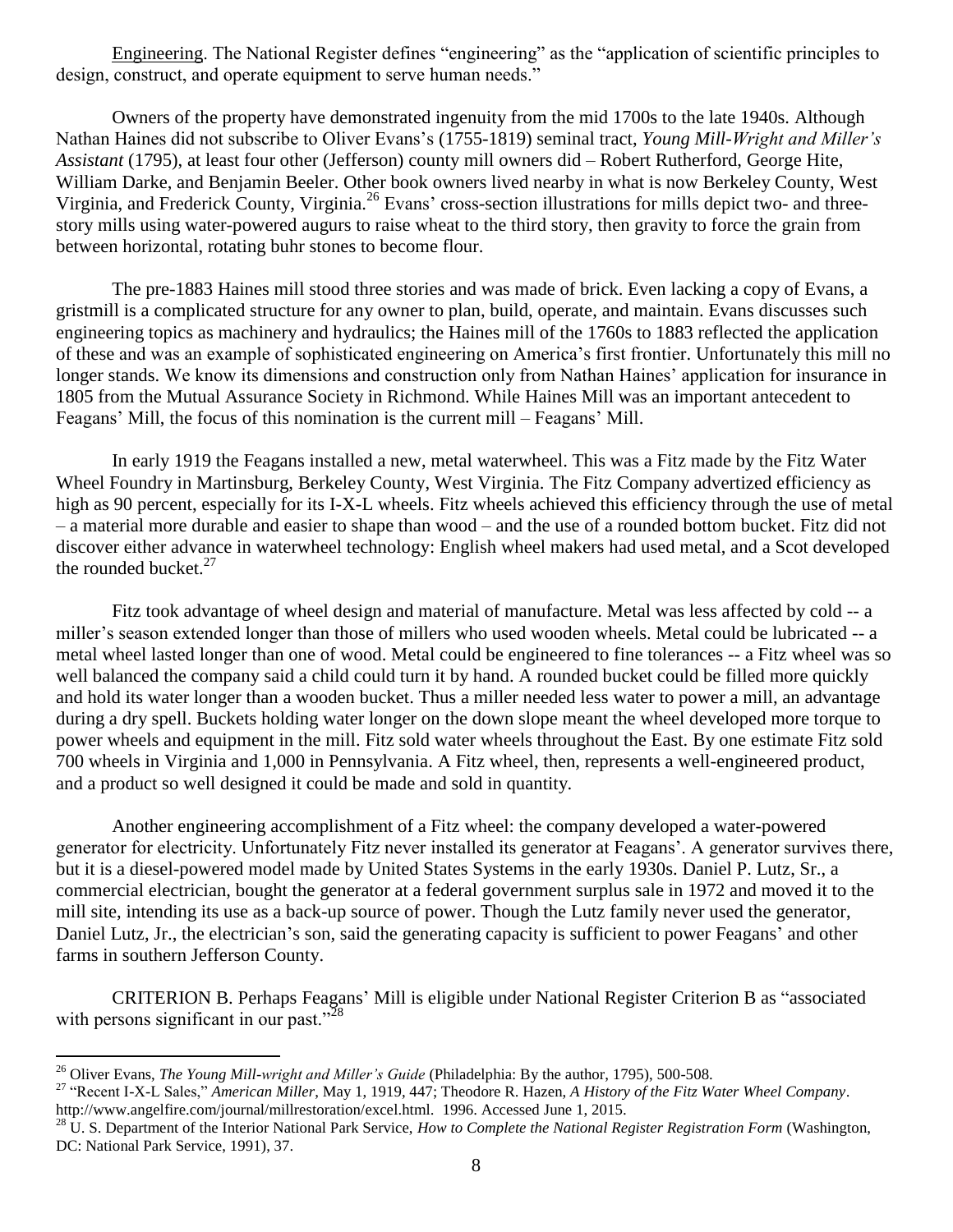Beside individual members of the Haines, Feagans, Keller, Drury, and Lutz families, two other individuals distantly associated with the site include John S. Fitz (1872-1965) and Donald C. Wisensale (1911- 2002). Both worked for the Fitz Water Wheel Company, the former, son of the founder and the founder's successor, and the latter, restoration specialist for the company. While their association may be too distant to justify recognition under Criterion B, their contributions to restoring water-powered mills must be acknowledged.

Among others, Henry Ford, John D. Rockefeller, and the National Park Service turned to the Fitz Water Wheel Company to restore or reconstruct historical mills. As president of the company John S. Fitz saw the importance of mill restoration and made available a young, eager draftsman, Donald Wisensale, to carry out those projects. An early client was Henry Ford (1863-1947). Ford hired Fitz Water Wheel and a former employee of Fitz, John Blake Campbell (1890-1997), to build a mill at Longfellow's Wayside Inn in Sudbury, Massachusetts. Other projects followed. During the height of the Depression, Secretary of the Interior Harold Ickes (1874-1952) hired the Fitz Water Wheel to rebuild Pierce Mill in Washington, D.C. Another National Park Service restoration by Fitz Water Wheel was at Saugus Iron Works National Historic Site. A later reconstruction, perhaps the company's last, was Robertson's Windmill at Colonial Williamsburg.<sup>29</sup> In 2015 Daniel Lutz, Jr., seeks to carry on the tradition of mill restoration through his efforts at Feagans' Mill.

Although the association of Fitz and Wisensale with Feagans' Mill is distant, a restored Feagans' Mill is an apt location to interpret a history of mill restoration in America. The Fitz Water Wheel Company of Martinsburg (with corporate headquarters in Hanover, Pennsylvania), built modern, efficient equipment for mills throughout the East. In Jefferson County alone, Fitz wheels survive at Feagans' Mill, Beeler's (mill site), Shepherd Mill in Shepherdstown, and Gruber's Mill in Middleway. More than manufacture waterwheels, the company restored or reconstructed waterwheels and mills at prominent historical sites throughout the United States and from the 1920s to late 1960s.

CRITERION D. Feagans' Mill is significant under National Register Criterion D for the prospect of yielding information about pre-history or history. Though locations of the three-story brick mill and the sawmill described in Nathan Haines application for insurance in 1805 are known, archeology would help establish whether metal fittings or machinery survives, buried. A professional archeologist would lead this examination.

In summary, the Haines and Feagans' Mill site is important to the State of West Virginia as representing a continuum of agriculture and commerce, engineering, association with prominent persons, and as a potential archeological site. For nearly 200 years Haines and Feagans' Mills ground grains to flour to be shipped first to Philadelphia, Baltimore, and Alexandria, and later throughout the world. Their sawmills provided lumber for housing, barns and other buildings. A mill is a complicated feat of engineering, especially one driven by a relatively low flow of water as happens on Bullskin Run. For nearly 200 years the Haines and Feagans millwrights surmounted these complex problems of agriculture, commerce, and engineering.

The site is important in telling the story of John Fitz and Donald Wisensale, the former a water wheel innovator, the latter his employee who led restoration of mills in early historic sites. While benefactors deserve credit for funding restoration, restoration occurred because artisans like Wisensale and his crews solved sitespecific problems to recreate mills visitors see today. For these reasons the property warrants consideration for inclusion on the West Virginia Register of Historic Places, and with additional documentation, the National Register of Historic Places.

 $29$  Theodore Hazen, "Rembering Donald C. Wisensale, Father of Mill Restoration," www.angelfire.com/journal/pondlilymill/index.html.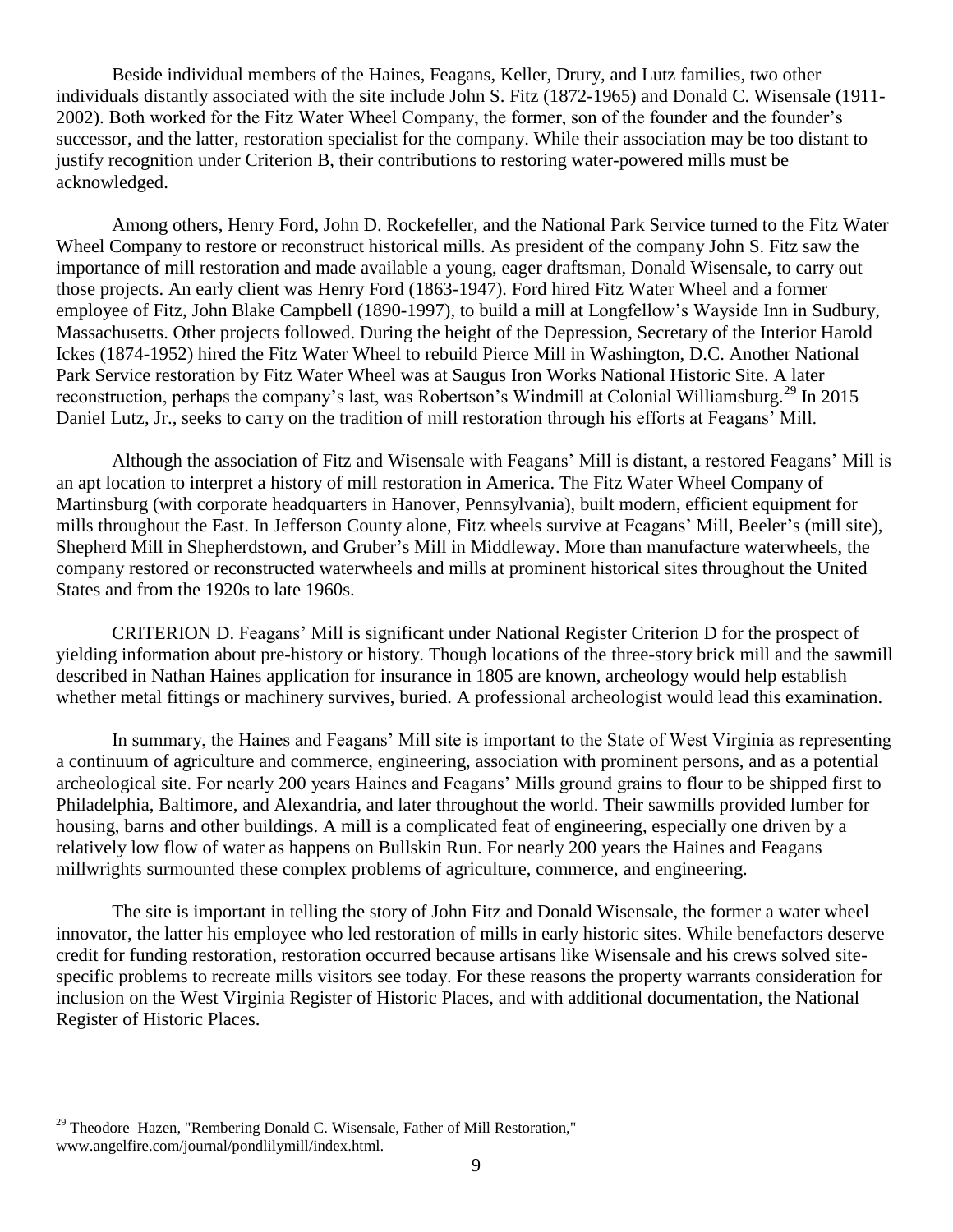### **References**

Unpublished Interviews

The principal source of details on Feagans' Mill is its owner and lifelong Jefferson County resident, also historian of Wheatland Village, Daniel P. Lutz, Jr.

For Jefferson County history, the West Virginia GeoExplorer website, as developed, expanded, and maintained by William D. Theriault, Ph.D., has been indispensable.

Primary Sources

Deed and Land Books, Office of the County Clerk, Jefferson County Courthouse, Charles Town, West Virginia. Samuel Howell Brown maps of Jefferson County for 1852 and 1883, Office of the County Clerk, Jefferson County Courthouse, Charles Town, West Virginia.

Secondary Sources

- Allen, John C. *Uncommon Vernacular: The Early Houses of Jefferson County, West Virginia, 1735-1835*. Morgantown: West Virginia University Press, 2011.
- "Benjamin Borden : West Virginia Geohistory / Geoexplorer Project / Land Grant Maps." [http://www.wvgeohistory.org:8888/flexviewers/Land\\_Grants/.](http://www.wvgeohistory.org:8888/flexviewers/Land_Grants/)
- "The Bullskin Run." *Magazine of the Jefferson County Historical Society* II (December 1936).

*Farmers' Advocate* (of Jefferson County).

- Hazen, Theodore "Rembering Donald C. Wisensale, Father of Mill Restoration." [www.angelfire.com/journal/pondlilymill/index.html.](http://www.angelfire.com/journal/pondlilymill/index.html)
- Joyner, Peggy Shomo. "Jonathan Clark Notebook." In *Abstracts of Virginia's Northern Neck Land Warrants & Surveys, 1697-1784, Hampshire, Berkeley, Loudoun, Fairfax, King George, Westmoreland, Richmond, Northumberland, and Lancaster Counties*. Portsmouth, Va.: New Papyrus Publishing, 1987.
- Koons, Kenneth E., and Warren R. Hofstra. "The World Wheat Made." In *After the Backcountry: Rural Life in the Great Valley of Virginia, 1800-1900*, edited by Kenneth E. Koons and Warren R. Hofstra, xvii-xxix. Knoxville: University of Tennessee Press, 2000.
- *Mutual Assurance Society, Declaration for Assurance Book*. Richmond: Library of Virginia. On microfilm, Reel 4:38:890.
- National Park Service, U. S. Department of the Interior. *How to Complete the National Register Registration Form*. Washington, DC: National Park Service, 1991.

*Spirit of Jefferson County.*

- Varle, Charles. "Frederick, Berkeley, and Jefferson Counties in the State of Virginia." Philadelphia: Charles Varle and Benj. Jones, Engraver, 1809.
- Wood, Don C. *1798 House Tax and Slave Tax of Berkeley County, Virginia*. Martinsburg, W. Va.: Berkeley County Historical Society, 2003.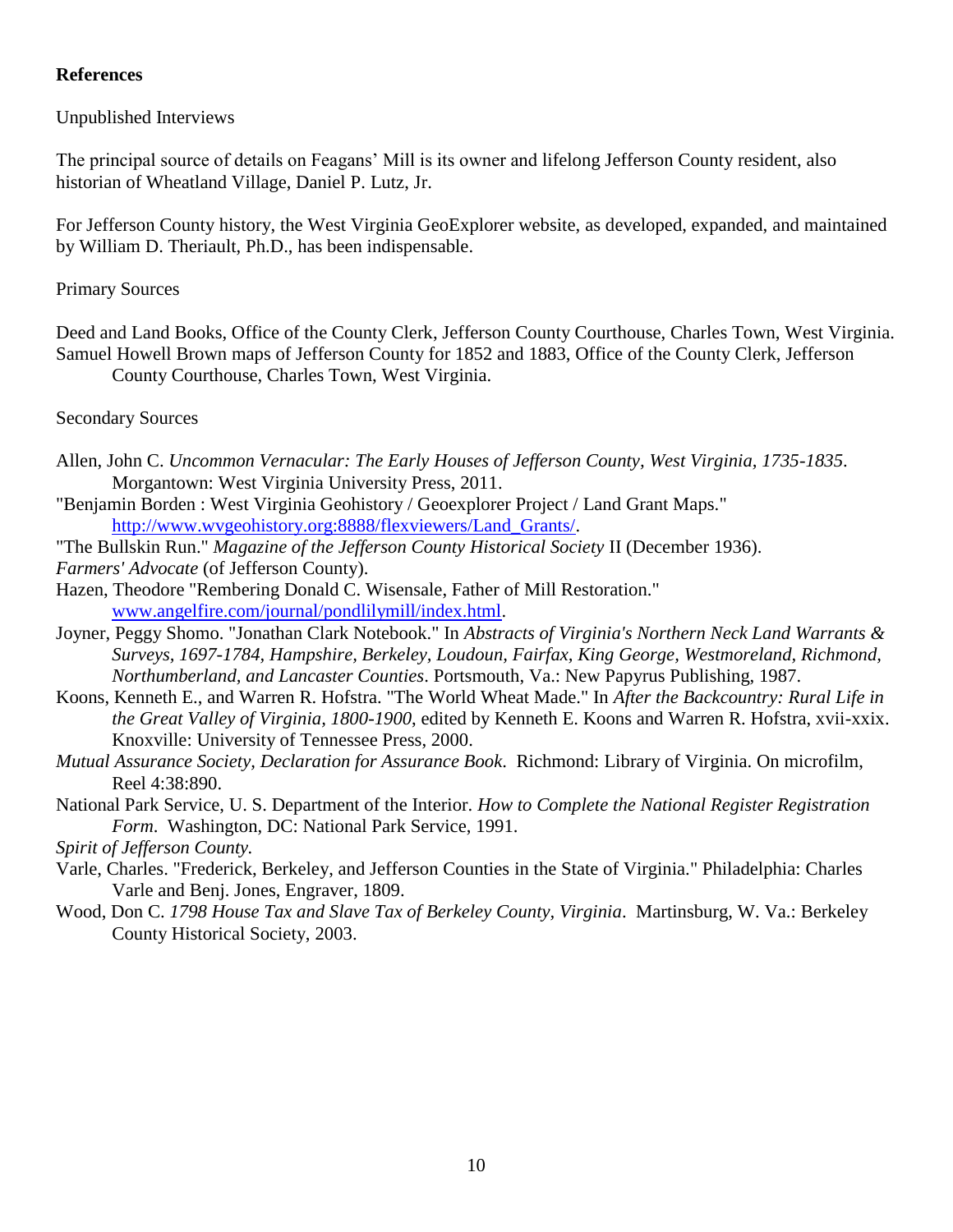## **Illustrations**



Figure 1. Feagans'Mill from the southwest. WV\_Jefferson County\_Feagans'\_Mill\_0001



Figure 2. Feagans' Mill from the south. WV\_Jefferson\_County\_Feagans'\_Mill\_0002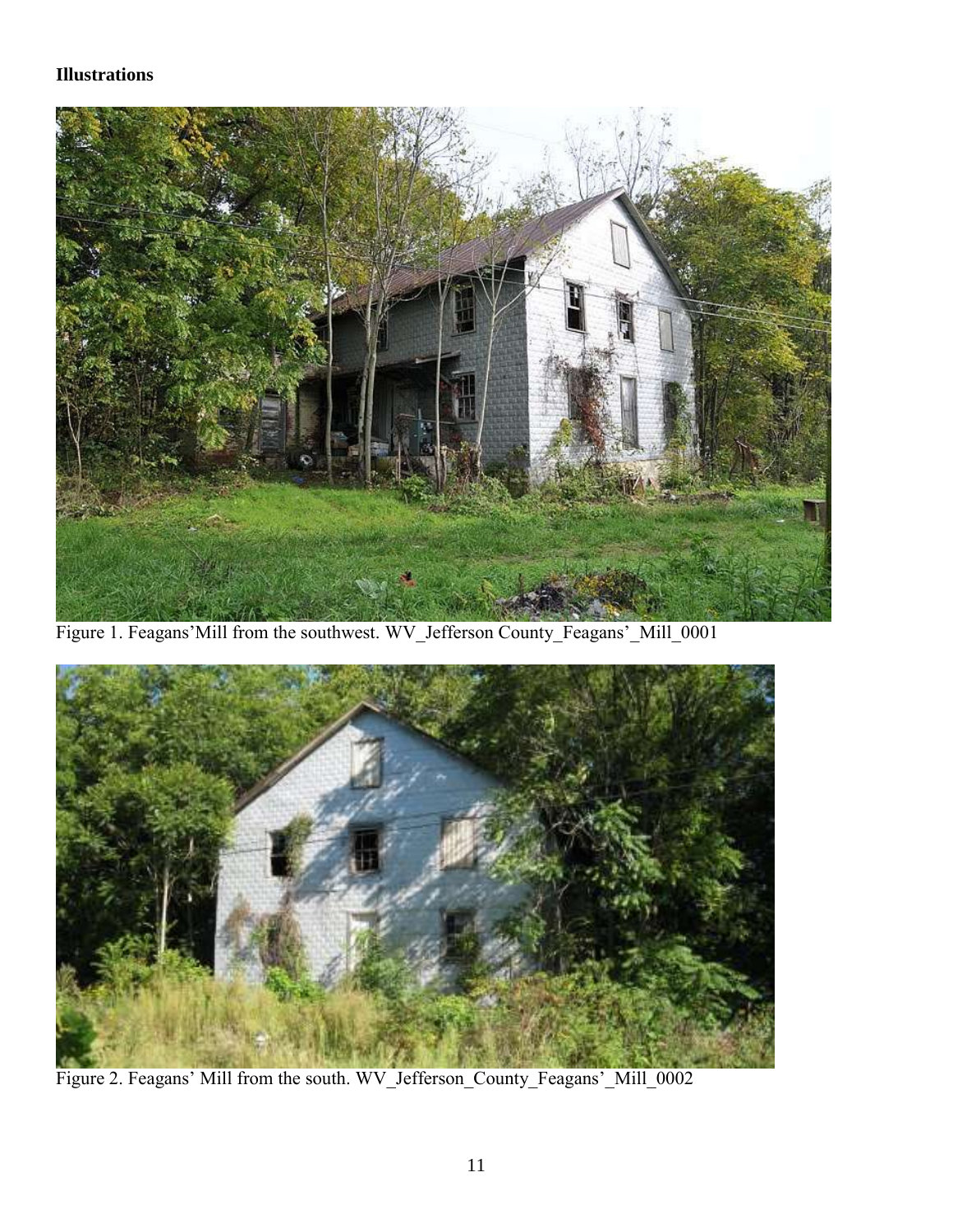| Figure 3. Feagans' Mill from the north showing Fitz<br>Water Wheel manufactured in Martinsburg, West | Figure 4. Interior of Feagans' Mill showing mill<br>equipment. WV_Jefferson_County_Feagans'_Mill_0004 |  |
|------------------------------------------------------------------------------------------------------|-------------------------------------------------------------------------------------------------------|--|
| Virginia.<br>WV_Jefferson_County_Feagans'_Mill_0003                                                  |                                                                                                       |  |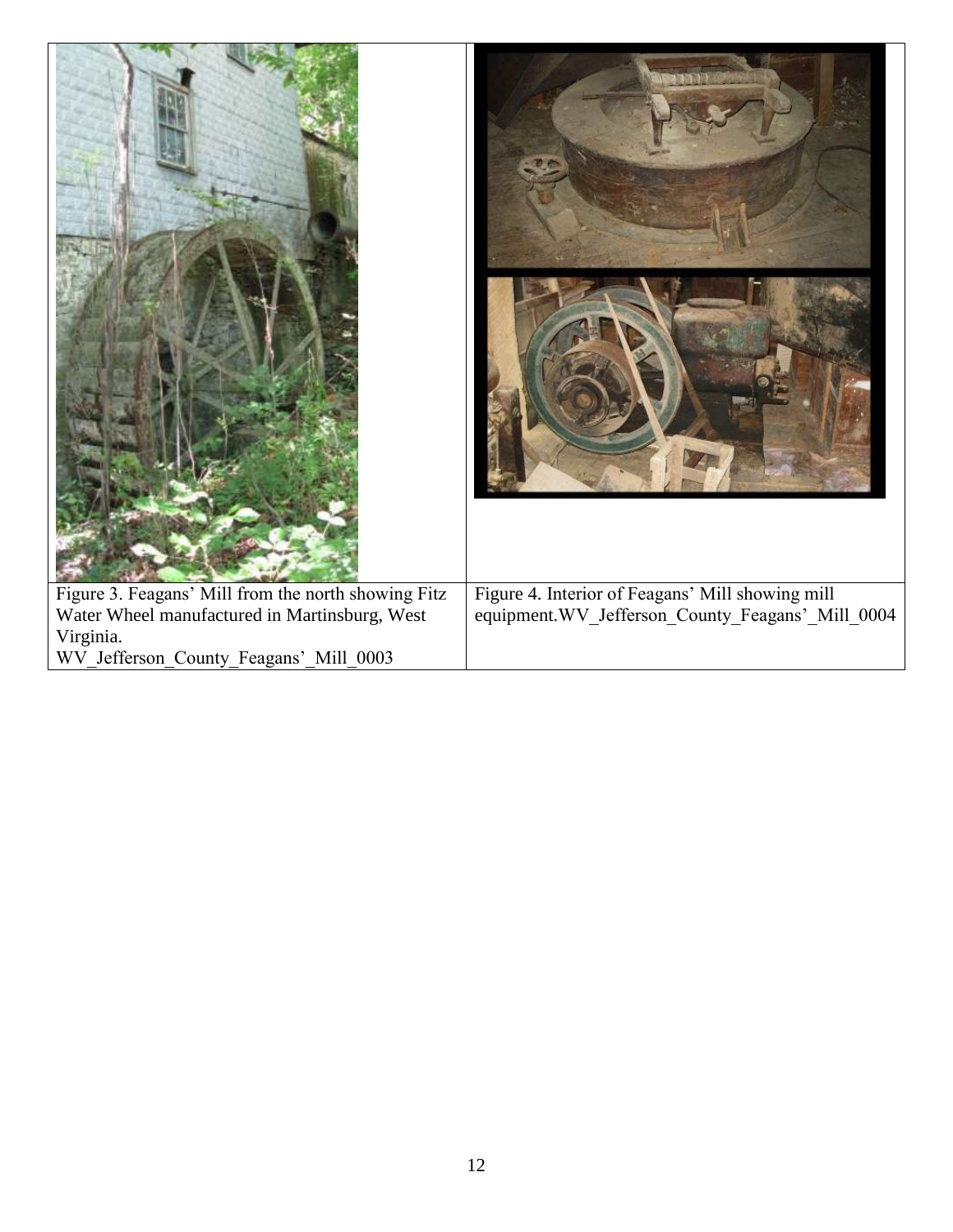Declaration for Assurance. 斯勃勃斯勒 noi the do d Danielolid Kon Macco

Figure 5. Declaration for Assurance filed by Nathan Haines in 1804.

WV Jefferson County Feagans' Mill 0005

 $\overline{a}$ 

Figure 6. Declaration for Assurance filed by Nathan Haines in 1805. The principal building is a "Brick Merchants mill 3 stories high, 34 by 44 feet, The term "covered with wood" means the structure has a wooden roof.<sup>30</sup>

WV\_Jefferson\_County\_Feagans'\_Mill\_0006

<sup>30</sup> *Mutual Assurance Society, Declaration for Assurance Book*, (Richmond: Library of Virginia), On microfilm, Reel 4:38:890.